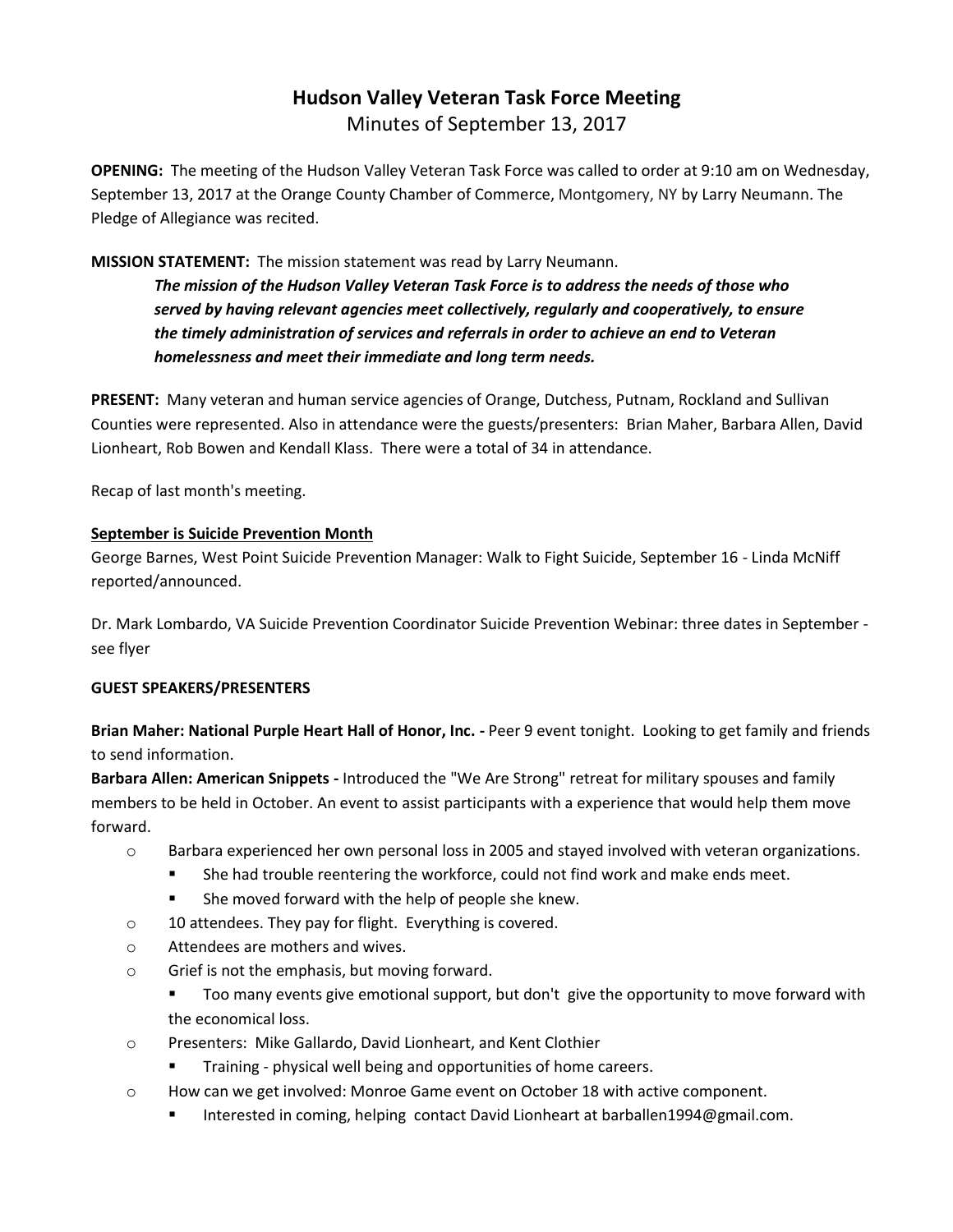**David Lionheart: 2017 Football Classic and Veterans Benefit** - started because of a group of friends helping one their own. workshops/sport events for veterans - community football game with some NFL players. Dietz Stadium in Ulster County - September 30th. Local dollars helping local vets.

**Rob Bowen/Kendall Klass: Overseas Troop Support**: Kendal Klass spoke of her experiences and the reasoning for the Boxes for Soldiers project.

She experienced the loss of one of her three sons, and was touched by stories of her son's good nature and many acts of kindness.

Mom of 3 three sons, daughter of World War II veteran. Older son in active duty, 2nd son a lawyer in the city, younger son murdered. Heard many stories of his acts of kindness. Hearing these stories helped her heal. 3 months later received a letter from a mother of one of his college friends. She was touched by this young man who in the middle of war asked his parents to make his donation.

Healing through good deeds. She wanted to do something , and during the years, 2012 to 2014 - 250 packages to soldiers overseas. By coincidence saw the suits for soldiers event. She took them in and while at Rob Bowen's office was able to share her story and the feeling of giving.

They collaborated and the 2017 project was initialized. The collection will begin on November 11.

This year, would like to send boxes to our local men and women who are serving overseas. She is looking for HVVTF to facilitate the process by receiving names and addresses. The boxes must have a recipient - cannot go to just any soldier.

Discussion: Orange County Veteran Services volunteered to assist with the names and addresses. Some of the veterans spoke on the experience of getting care packages. "*Is there a formal list?* "There is a abbreviated list on flyer. No industrial sizes. No aerosols.

Others volunteered to assist with drop off points, names; and many attendees offered to get their civic groups involved.

#### **REPORTING:**

Veteran Appreciation Day - Thanks to Linda McNiff for making the event a success. Great committee - thank you to them. 35 resource booth. Representation from 5 counties. At the beginning of the event, they did not have a World War II veteran. Someone came across 2 WWII vets and one of them was strutting. It turned out that he was General McCarthur's radio person. He was 90 years old and he was able to throw the first pitch. Attendees watched the 854 Engineer Battalion Video - Armed Forces members pictured and speaking - sending a

thank you to Renegades and veterans. Also, hellos to their families. Family members did not know which made it special. Many Gold star mothers and families present.

# **VETERAN SERVICE AND COUNTY UPDATES:**

# • **Dutchess County**

- o **VSO: Nelson "Eddy" Rivera, Director**  Remember Petty Officer Ingram's family in our thoughts.
	- Dutchess loss of federal funding SSVA- official functional zero determination. Others got full cut or half cut. Need program to have something in place. The program takes veteran to complete process. Meetings to keep the program are set up. Meeting with senator Maloney and other.
	- Dutchess County Veteran Appreciation Day free admission for those who attend.
- o **Vet2Vet: Adam Roche, Program Manager - excused.**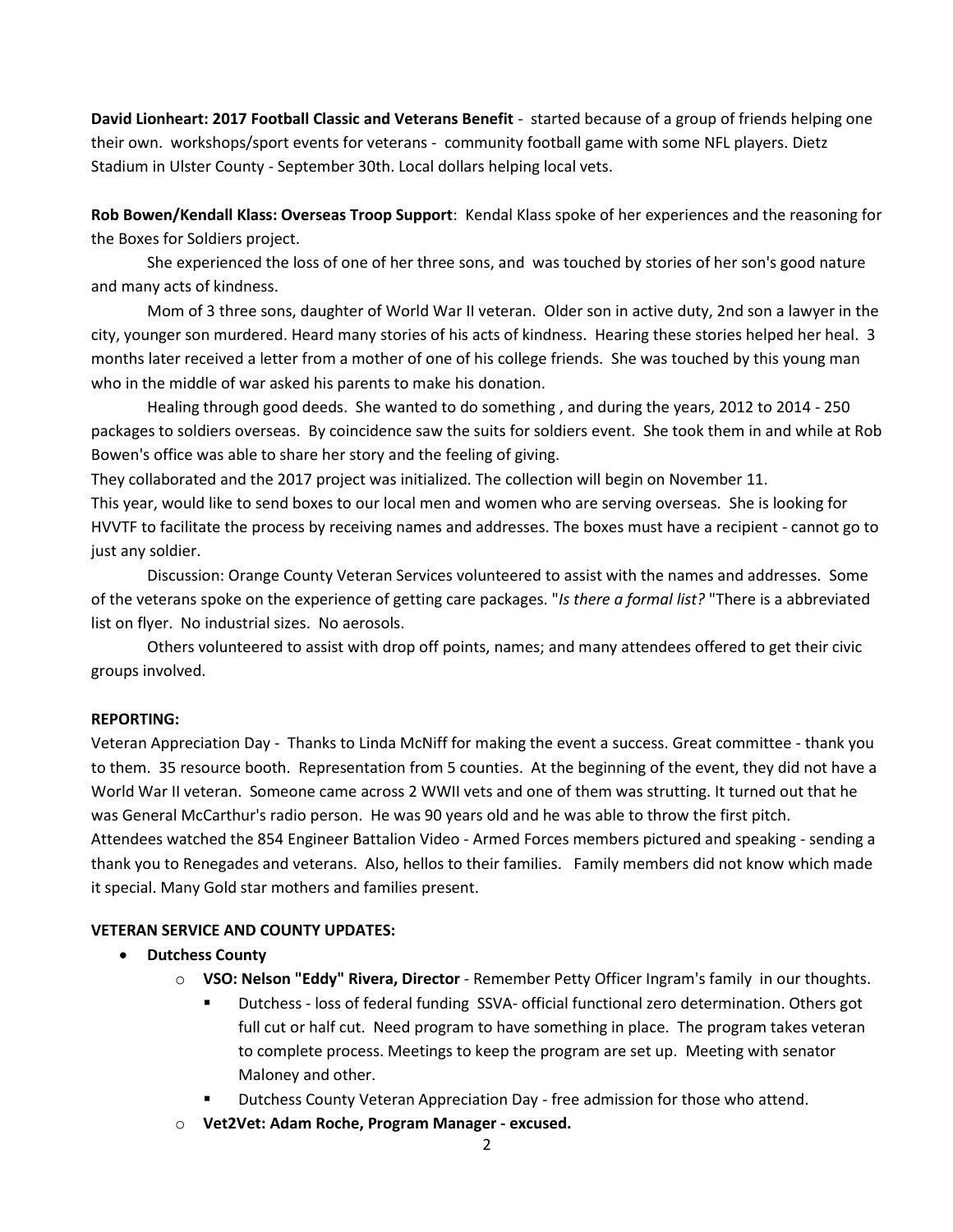#### • **Orange County**

- o **VSO: Christian Farrell, Director -**
	- **EXEDENGE 29 Orange County Memorial Day 1918 Ceremony 10am at Cemetery**
	- **■** Dinner with the Terrorist Whisperer Dinner Wednesday September 27, speaker writer Terrorist Whisperer book. Sacrifice our troops make.
	- December 16th laying of the wreaths Getting involved with the programs provided by the Cemetery.
- o **Vet2Vet: Larry Neumann, Program Coordinator -**
	- Annual strategic plan jobs, transportation, women veteran. Veteran Family workshop. Last years, people who attended were mostly mothers with young veteran sons in basement that won't come out. This year guest speakers, dealing with their veteran and their own
	- Annual Vet2Vet conference coming up in October.
	- TRR warrior camp for combat veterans
	- **■** MHA with other agencies. innovation grant. received funding. a veteran component for training of care managers can be equipped with someone with complex needs.
	- Mount Saint Mary College Wednesday, November 8th, 3-6p for Veteran and Service Animals.
- **Putnam County**
	- o **VSO: Karl Rohde, Director - excused**
- **Rockland County**
	- o **VSO: Dr. Allen L Hershman, Veteran Services Coordinator**
		- 12 cycle of training half way through. 13 cycle scheduled. 20+ participants.
		- Bridges oversight agencies purchased 2 wheel chaired accessible vans.
		- Mentee/Mentors significant amount of requests.
		- Mike & Esther starting a 501c3 Family Foundation Veteran focus
		- Vet2 Vet program has obtained a officer/coordinator
- **Sullivan County**
	- o **VSO: Howie Goldsmith, Coordinator - excused**
- **Office of US Representative Sean Patrick Maloney**
	- **Cullen Lyons, Veteran and Military Advocate**.
		- $\circ$  SSSVF program Guy is living in townhouse and someone ran a car into his house. Legislation drafted to get DD214 to the county VSO.
		- $\circ$  Another legislation. POW you are only permitted 3 months of combat pay.
		- o Service Academy application on website now.
		- o Monday Wounded Warrior funding woman veteran working

# **NEW BUSINESS/SUB-COMMITTEES:**

# **TASK FORCE HOMELESS CASES/REFERRALS/NEW CASES -Linda McNiff**

**Discussion of loss of SSVF Federal funding -** reactionary response instead of prevention of homelessness. Need for grant providers to understand the need for continued support. Transition plan is being developed by Hudson River Housing. Cullen appealing this decision. Linda McNiff - Westcop has not been told about their funding. Westcop does cover seven (7) counties including Dutchess county. Letter announces how to prepare closure of